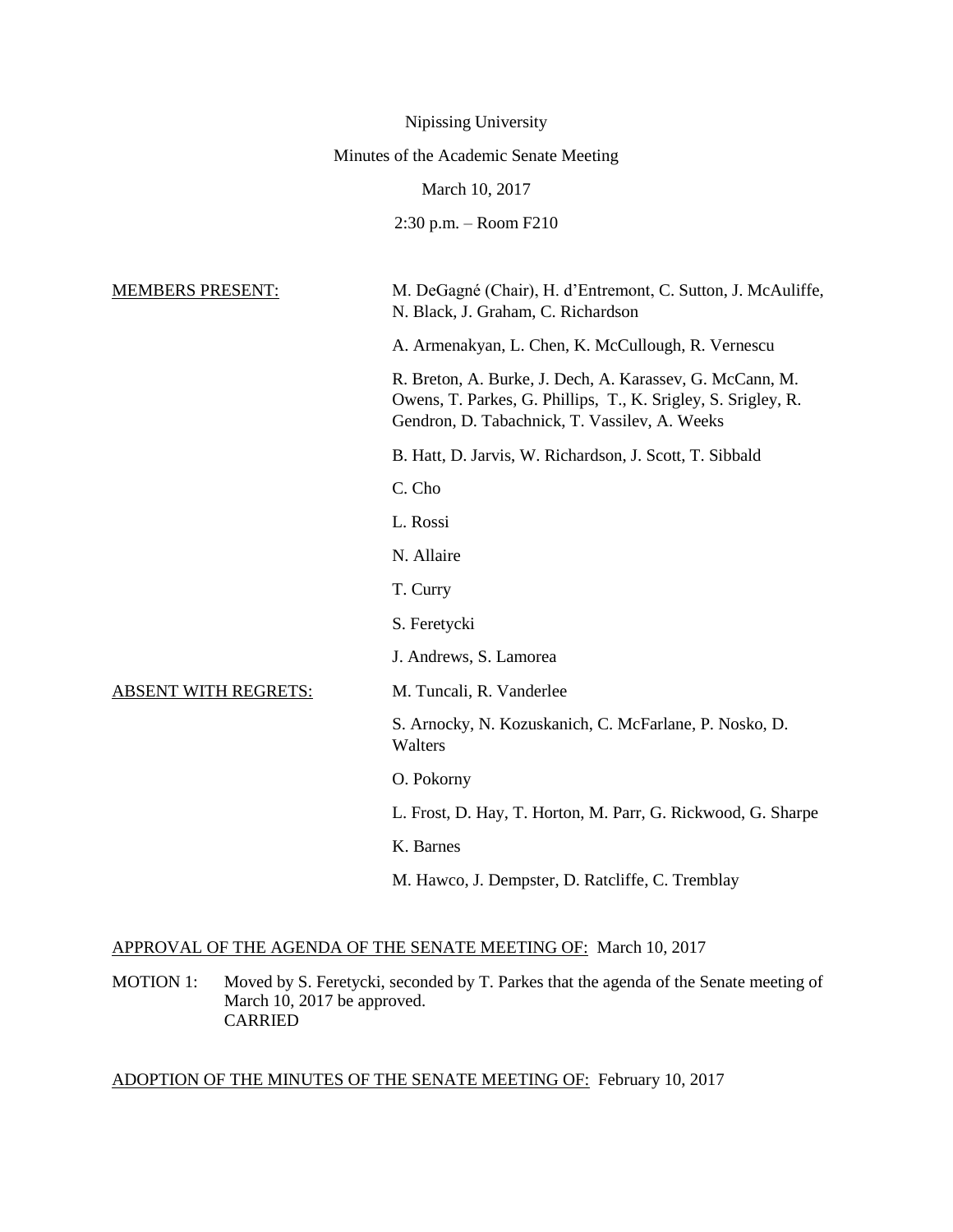MOTION 2: Moved by G. Phillips, seconded by S. Srigley that the minutes of the Senate meeting of February 10, 2017 be adopted. CARRIED

#### QUESTION PERIOD

A request was made for an update on the status of the search for the Provost and Vice-President, Academic and Research position. The President advised that the search has recommenced and that the first meeting took place on March 9. The process will be the same as before, but with the use of an external search firm. The job posting will also be redefined. Should the position not be filled by July  $1<sup>st</sup>$ , Dr. d'Entremont has agreed to stay on for a few more months.

A question was asked whether a letter of protest would be posted on the NU website regarding the issuing of the second travel ban in the US. The Provost advised that the Universities Canada statement will be used. A Senator suggested that this might be a good opportunity for the University to write its own statement to define our position. The Provost agreed that this was a good suggestion and that something could be drafted to supplement the Universities Canada statement. He also advised that a review would take place to determine how many students and faculty might be affected.

## REPORTS OF STANDING COMMITTEES AND FACULTY OR UNIVERSITY COUNCILS

## **SENATE EXECUTIVE COMMITTEE**

MOTION 3: Moved by M. DeGagné, seconded by A. Weeks that Senate receive the Report of the Senate Executive Committee dated March 2, 2017. CARRIED

#### **UNDERGRADUATE STUDIES COMMITTEE**

MOTION 4: Moved by H. d'Entremont, seconded by R. Gendron that the Report of the Undergraduate Studies Committee, dated February 27, 2017 be received. CARRIED

# **FACULTY OF ARTS AND SCIENCE**

Computer Science and Mathematics

MOTION 5: Moved by H. d'Entremont, seconded by G. McCann that Senate approve the unbanking of the courses COSC 3807 Project Management and COSC 4607 Computer Security and Protection. CARRIED

#### **SCHULICH SCHOOL OF EDUCATION**

MOTION 6: Moved by H. d'Entremont, seconded by C. Richardson that Senate approve Motions 7 and 8 as outlined as an omnibus Motion. CARRIED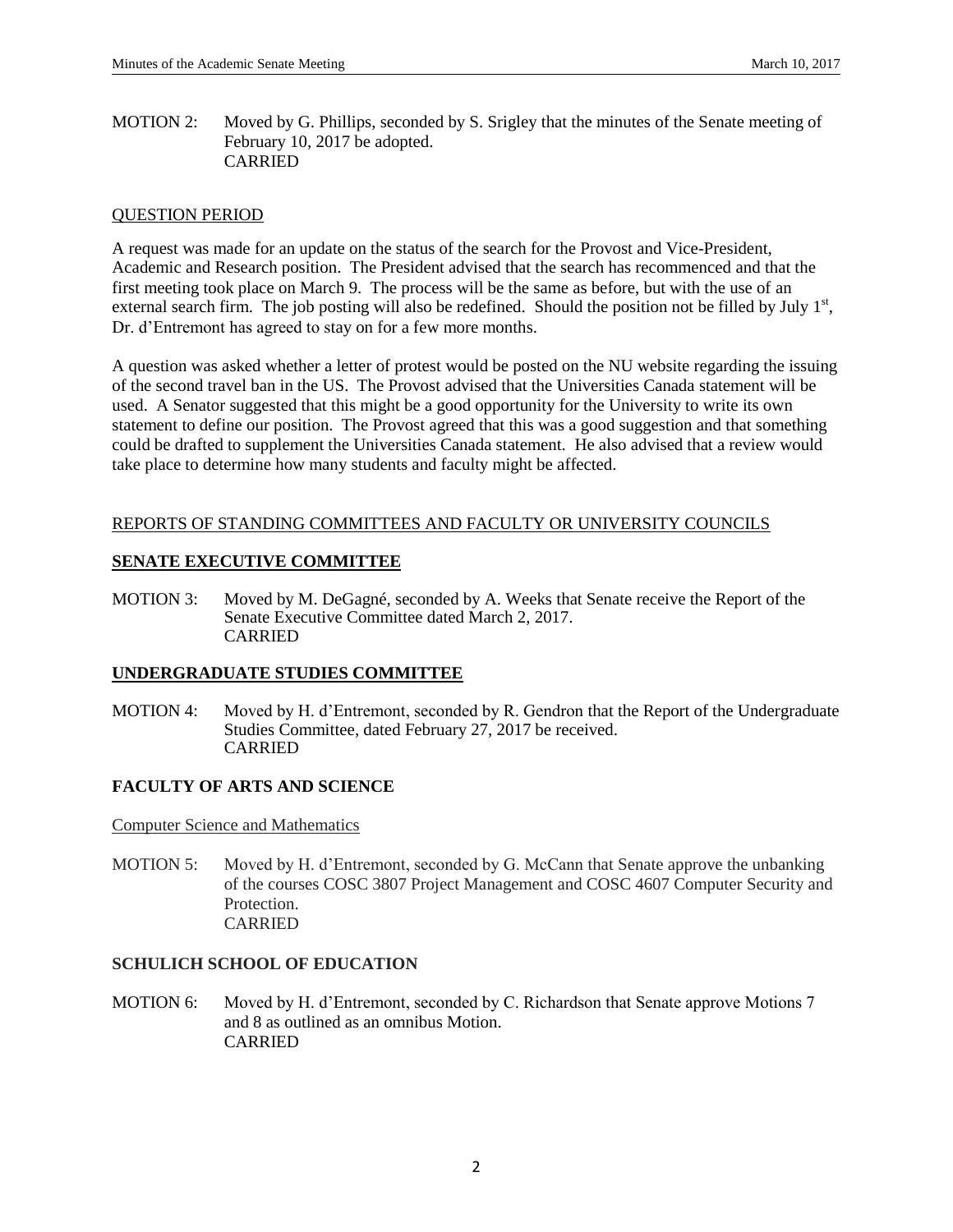#### Bachelor of Education

- MOTION 7: Moved by H. d'Entremont, seconded by C. Richardson that Senate approve that 1 week of practicum be added to EDUC 4714 Practicum I.
- MOTION 8: Moved by H. d'Entremont, seconded by C. Richardson that Senate approve that 1 week of practicum be removed from EDUC 4855 Practicum II.

Native/Aboriginal Classroom Assistant Diploma Program

- MOTION 9: Moved by H. d'Entremont, seconded by T. Parkes that Senate approve Motions 10 through 32 as outlined as an omnibus Motion. CARRIED
- MOTION 10: Moved by H. d'Entremont, seconded by T. Parkes that Senate approve that the Native Classroom Assistant Diploma Program (NCADP) is renamed the Aboriginal Classroom Assistant Diploma Program (ACADP).
- MOTION 11: Moved by H. d'Entremont, seconded by T. Parkes that Senate approve that the course name of EDUC 2012 NCADP II Special Education I be changed to Working with Indigenous Children with Special Needs I.
- MOTION 12: Moved by H. d'Entremont, seconded by T. Parkes that Senate approve that the credit value of EDUC 2012 Working with Indigenous Children with Special Needs I be changed from 2.0 to 2.5 credits.
- MOTION 13: Moved by H. d'Entremont, seconded by T. Parkes that Senate approve that the course name of EDUC 3012 NCADP III Special Education II be changed to Working with Indigenous Children with Special Needs II.
- MOTION 14: Moved by H. d'Entremont, seconded by T. Parkes that Senate approve that the credit value of EDUC 3012 Working with Indigenous Children with Special Needs II be changed from 2.0 to 2.5 credits.
- MOTION 15: Moved by H. d'Entremont, seconded by T. Parkes that Senate approve that the course name of EDUC 1010 NCADP Practicum I be changed to EDUC 1010 ACADP Practicum I.
- MOTION 16: Moved by H. d'Entremont, seconded by T. Parkes that Senate approve that the course name of EDUC 2010 NCADP Practicum II be changed to EDUC 2010 ACADP Practicum II.
- MOTION 17: Moved by H. d'Entremont, seconded by T. Parkes that Senate approve the creation of EDUC 1023 Introduction to Literacy Strategies.
- MOTION 18: Moved by H. d'Entremont, seconded by T. Parkes that Senate approve the creation of EDUC 1124 Introduction to Numeracy Strategies.
- MOTION 19: Moved by H. d'Entremont, seconded by T. Parkes that Senate approve the creation of EDUC 1034 Introduction to Canadian Indigenous Studies.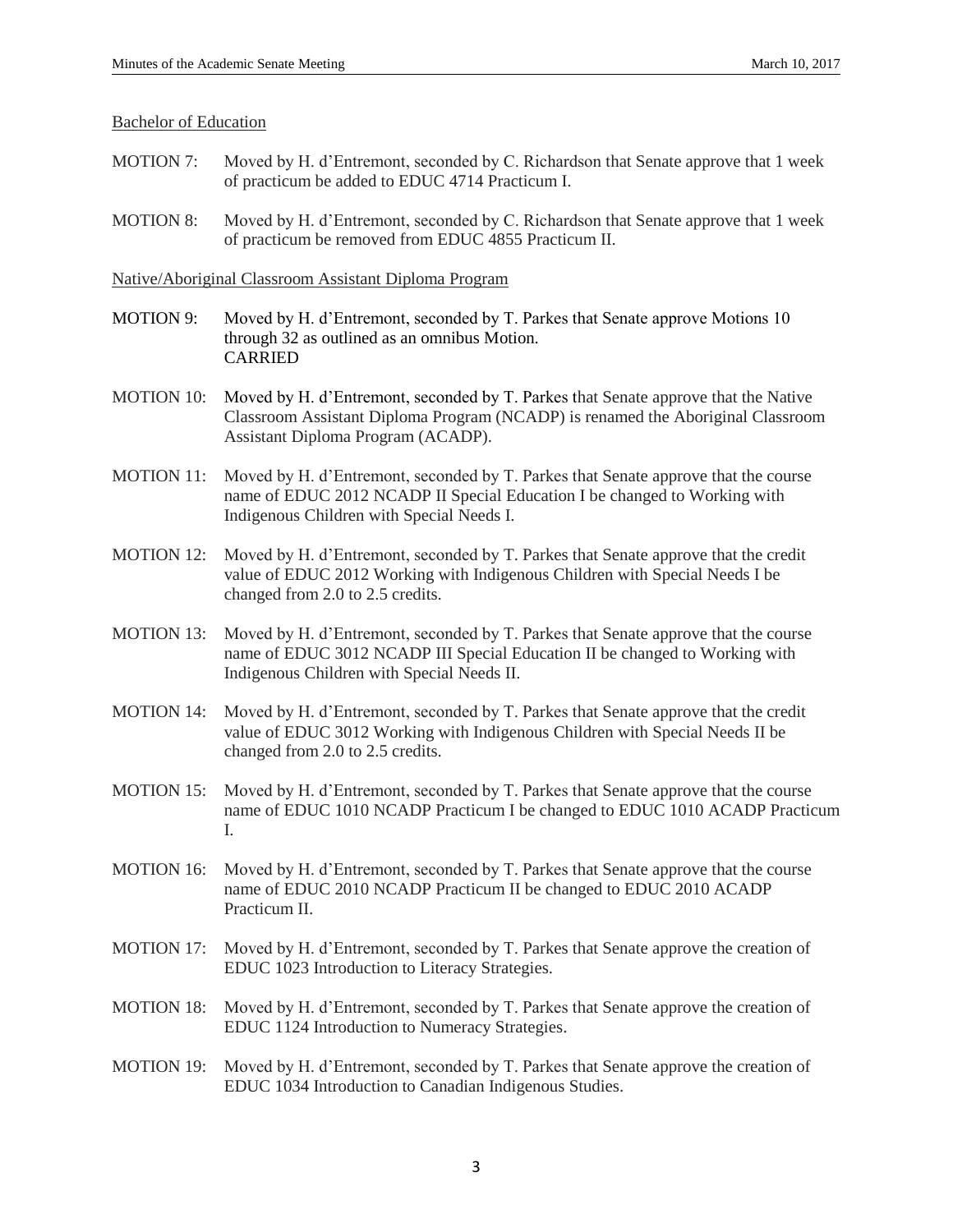- MOTION 20: Moved by H. d'Entremont, seconded by T. Parkes that Senate approve the creation of EDUC 1043 Child Development.
- MOTION 21: Moved by H. d'Entremont, seconded by T. Parkes that Senate approve the creation of EDUC 1063 Information Technology in Classrooms.
- MOTION 22: Moved by H. d'Entremont, seconded by T. Parkes that Senate approve the creation of EDUC 2023 Literacy Strategies II.
- MOTION 23: Moved by H. d'Entremont, seconded by T. Parkes that Senate approve the creation of EDUC 2124 Numeracy Strategies II.
- MOTION 24: Moved by H. d'Entremont, seconded by T. Parkes that Senate approve the creation of EDUC 2033 Healthy Active Living Strategies for Indigenous Students.
- MOTION 25: Moved by H. d'Entremont, seconded by T. Parkes that Senate approve the creation of EDUC 2034 Indigenous Children's Health and Wellbeing.
- MOTION 26: Moved by H. d'Entremont, seconded by T. Parkes that Senate approve the creation of EDUC 2043 Language Arts Strategies.
- MOTION 27: Moved by H. d'Entremont, seconded by T. Parkes that Senate approve that Year 1 of the program be comprised of the following courses:

| Course           | <b>Course Title</b>                                   | Hours   | Credits |
|------------------|-------------------------------------------------------|---------|---------|
| <b>EDUC</b> 1023 | Introduction to Literacy Strategies                   | 30      | 2.5     |
| <b>EDUC</b> 1124 | <b>Introduction to Numeracy Strategies</b>            | 30      | 2.5     |
| <b>EDUC</b> 1034 | Introduction to Canadian Indigenous Studies           | 30      | 2.5     |
| <b>EDUC</b> 1043 | Child Development                                     | 30      | 2.5     |
| <b>EDUC 2012</b> | Working with Indigenous Children with Special Needs I | 30      | 2.5     |
| <b>EDUC</b> 1063 | <b>Information Technology in Classrooms</b>           | 30      | 2.5     |
| <b>EDUC</b> 1010 | <b>ACADP</b> Practicum I                              | 6 weeks |         |
|                  |                                                       | Total   | 18      |

- MOTION 28: Moved by H. d'Entremont, seconded by T. Parkes that Senate approve that the courses comprising Year 1 be prerequisite to Year 2.
- MOTION 29: Moved by H. d'Entremont, seconded by T. Parkes that Senate approve that Year 2 of the program be comprised of the following courses:

| Course           | Course Title                                             | Hours   | Credits |
|------------------|----------------------------------------------------------|---------|---------|
| <b>EDUC 2023</b> | Literacy Strategies II                                   | 30      | 2.5     |
| <b>EDUC 2124</b> | <b>Numeracy Strategies II</b>                            | 30      | 2.5     |
| <b>EDUC 2033</b> | Healthy Active Living Strategies for Indigenous Students | 30      | 2.5     |
| <b>EDUC 2034</b> | Indigenous Children's Health and Wellbeing               | 30      | 2.5     |
| <b>EDUC 3012</b> | Working with Indigenous Children with Special Needs II   | 30      | 2.5     |
| <b>EDUC 2043</b> | Language Arts Strategies                                 | 30      | 2.5     |
| <b>EDUC 2010</b> | <b>ACADP</b> Practicum II                                | 6 weeks |         |
|                  |                                                          | Total   | 18      |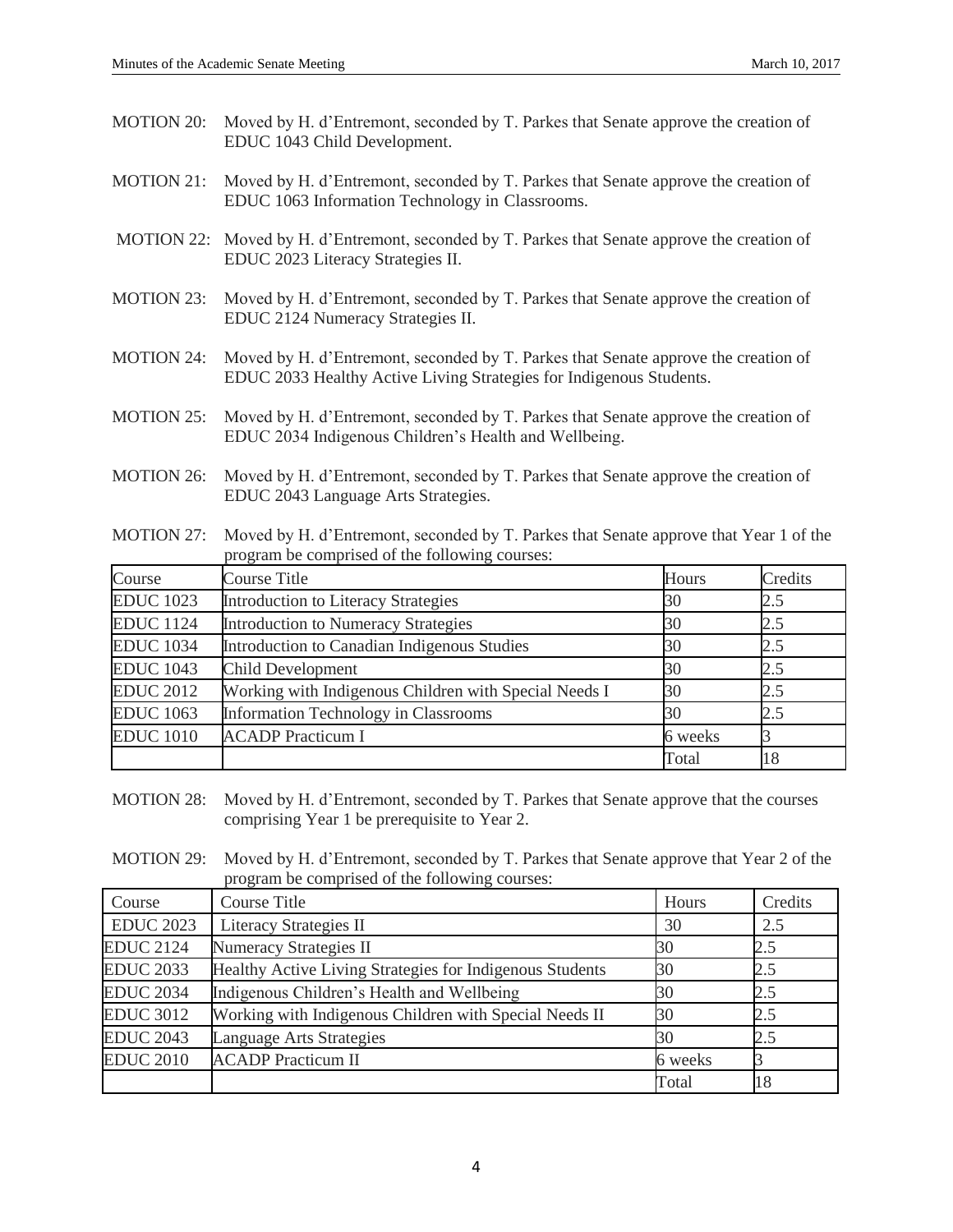MOTION 30: Moved by H. d'Entremont, seconded by T. Parkes that Senate approve that Advanced Standing for the ACADP is as follows:

Applicants with previous enrolment in the Native Classroom Assistant Diploma Program will transition into the Aboriginal Classroom Assistant Diploma Program under the following processes:

- a) Applicants who have successfully completed all components of Part I and Part II of the Native Classroom Assistant Diploma Program will be eligible to enroll in Part II of the Aboriginal Classroom Assistant Diploma Program.
- b) Applicants who have successfully completed all components of Part I of the Native Classroom Assistant Diploma Program can enroll in Part 2 of ACADP, but must first complete the following courses with a minimum 60% in each course to be eligible to apply: EDUC 2012 Working with Indigenous Children with Special Needs I, EDUC 1063 Information Technology in Classrooms.

MOTION 31: Moved by H. d'Entremont, seconded by T. Parkes that Senate approve that Graduation Requirements for the ACADP are as follows:

Graduation Requirements

To graduate with an Aboriginal Classroom Assistant Diploma in Education, students must:

- a) Satisfy all of the stated requirements for the diploma;
- b) Students must obtain a grade of SAT in all practicum sessions;
- c) Complete all courses with a minimum of 60%; and,
- d) Complete all stated requirements within four years from the start date.

# **ADMISSION POLICY**

MOTION 32: Moved by H. d'Entremont, seconded by T. Parkes that Senate approve that the modified Aboriginal Classroom Assistant Diploma Program (formerly Native Classroom Assistant Diploma Program) admission requirements.

# **PLANNING AND PRIORITIES COMMITTEE**

MOTION 33: Moved by H. d'Entremont, seconded by L. Chen that the Report of the Planning and Priorities Committee dated February 24, 2017, be received. CARRIED

# **GRADUATE STUDIES COUNCIL**

- **December 2, 2016 Report**
- MOTION 34: Moved by J. McAuliffe, seconded by K. Srigley that the report of the Graduate Studies Council dated December 2, 2016 be received. CARRIED
- MOTION 35: Moved by J. McAuliffe, seconded by K. Srigley that Senate approve the creation of HIST 5606 Environmental History as attached. CARRIED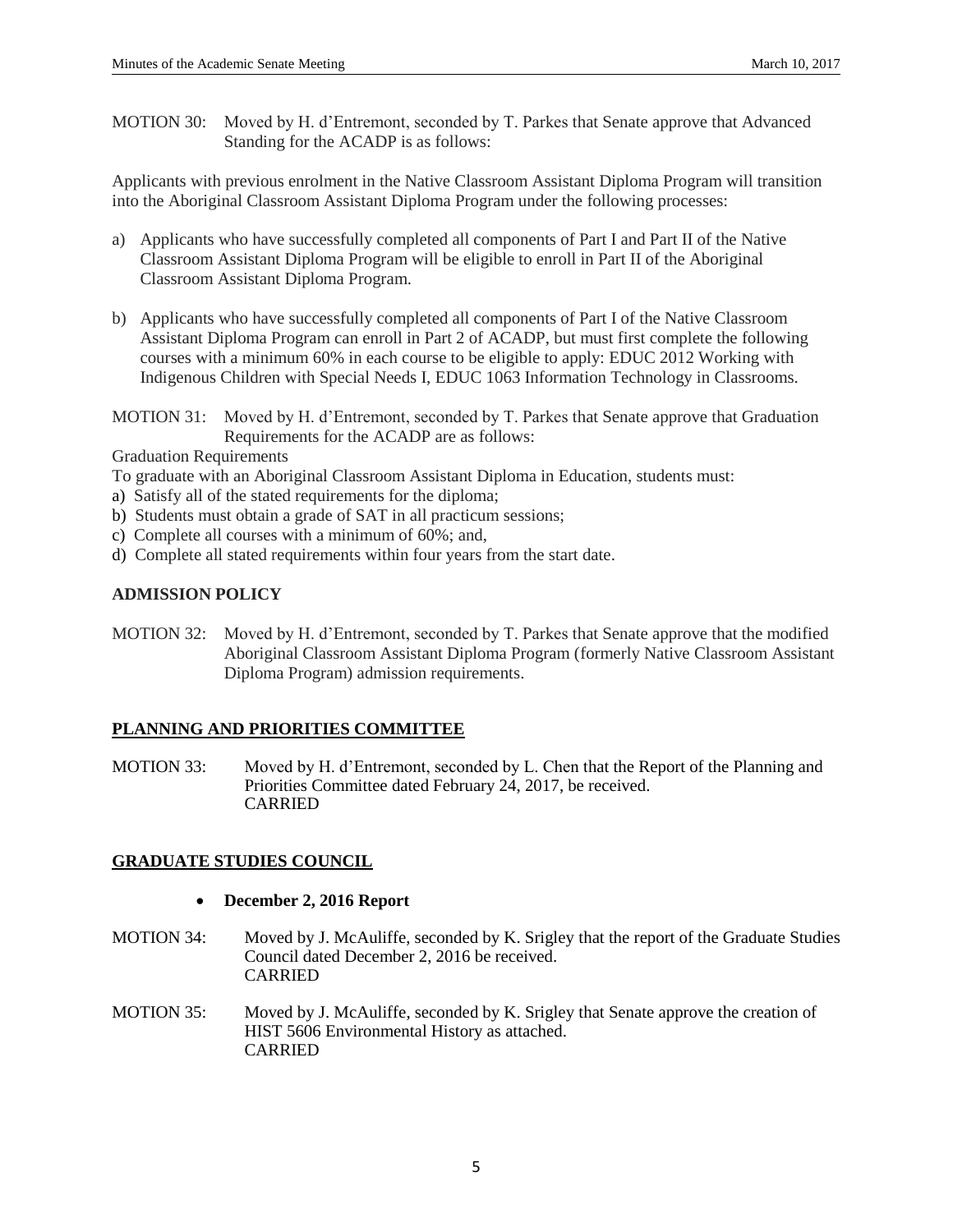MOTION 36: Moved by J. McAuliffe, seconded by R. Gendron that Senate approve that the following courses be banked: HIST 5106, HIST 5107, HIST 5206, HIST 5216, HIST 5306, HIST 5316, HIST 5407, and HIST 5416. CARRIED

## **February 28, 2017 Report**

- MOTION 37: Moved by J. McAuliffe, seconded by J. Dech that the report of the Graduate Studies Council dated February 28, 2017 be received. CARRIED
- MOTION 38: Moved by J. McAuliffe, seconded by L. Chen that the MA Sociology Course Curriculum be approved as attached. CARRIED

# **TECHNOLOGY AND INFRASTRUCTURE COMMITTEE**

- MOTION 39: Moved by R. Breton, seconded by A. Armenakyan that the Report of the Technology and Infrastructure Committee dated February 16. 2017 be received. CARRIED
- MOTION 40: Moved by G. McCann, seconded by A. Weeks that Senate endorses the recommendations in this report by making them Senate recommendations. CARRIED

The Vice-President Finance and Administration acknowledged the hard work of the Technology and Infrastructure Committee and advised that work has already begun on the recommendations.

#### OTHER BUSINESS

Len Gamache provided an update on the progress of the University's fundraising efforts to date. He advised that since December the Executive Team and the Deans have had four dedicated meetings and deliberations are proceeding. A 100% participation mark for Board members has been achieved and he is very excited about where we are headed. The finalized funding priorities will be presented to Senate and the Board of Governors at the April and May meetings. The President commented that though it may seem like a slow process, it is important that ample time be allowed for people to provide their views and opinions. The pace and level of consultation and contributions to the process will enable us to have one answer. Senator McCann thanked Mr. Gamache for his contributions.

# AMENDMENT OF BY-LAWS

MOTION 41: That Article 10.3 of the Senate By-Laws be amended as follows:

- 10.3 Graduate Studies Council (GSC):
- (a) Members:
	- (i) Dean of Graduate Studies and Research or designate, Chair (non-voting)
	- (ii) Registrar or designate (non-voting)
	- (iii)Executive Director of Library Services or designate (non-voting)
	- (iv) Deans of all Faculties or designate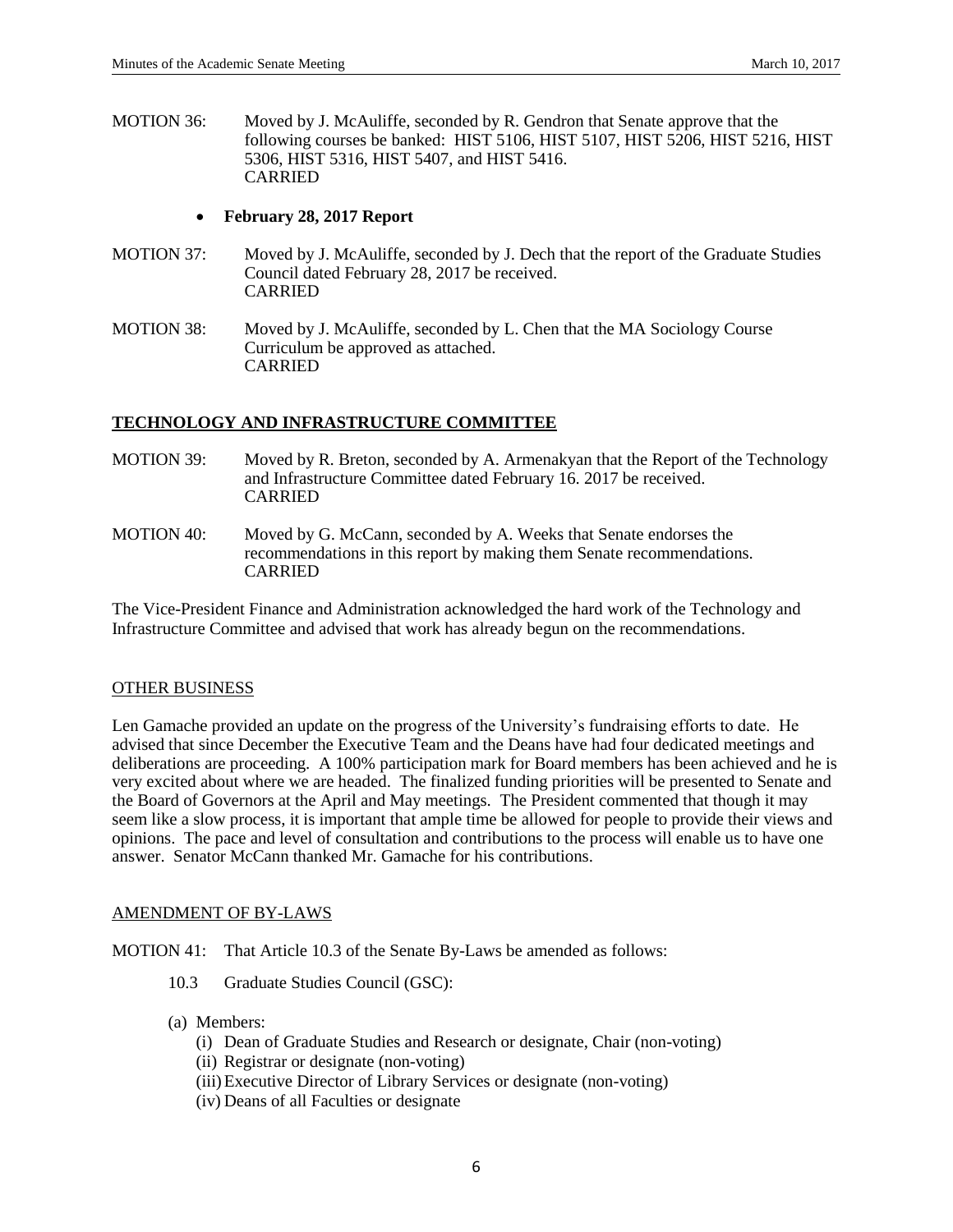- (v) Graduate Coordinators / Graduate Chairs from each graduate program, or designate
- (vi) 1 graduate student from each level of graduate studies
- (vii) 1 graduate student Senator non-voting
- (b) Terms of reference:
	- (i) Recommend to the Senate the new academic policies, procedures and regulations of the School of Graduate Studies;
	- (ii) Advise the Senate on the necessary resources and support for graduate studies and to recommend to the Senate the introduction of new services or changes to existing services which would enhance the graduate student experience or make the University more attractive to prospective graduate students;
	- (iii)Revise and up-date the regulations and procedures of current graduate programs for harmonization throughout the SGS;
	- (iv)Review student admission policies for graduate programs**;**
	- (v) Ensure adherence to time-to-completion requirements;
	- (vi)Recommend to the Senate changes to graduate curriculum or proposals for new graduate programs;
	- (vii)Assist departments in the development of new graduate programs, in compliance with IQAP requirements;
	- (viii)Finalize proposals for new programs, including the Business Plan, before submission to PPC and the Senate;
	- (ix) Make recommendations on any matter related to graduate studies to the appropriate Senate Committees (PPC, RC);
	- (x) Periodically review the overall graduate awards program of the University, and make recommendations to Senate regarding changes in the program;
	- (xi) Ensure that all existing and new graduate scholarships, medals, bursaries and other awards are consistent with established and approved terms, conditions and criteria. Review and approve nominations for graduate scholarships (Tri-council, OGS, others);
	- (xii) Review the annual report on the School of Graduate Studies' activities; and
	- (xiii)Establish the criteria for membership in the Graduate Faculty.

And at the exclusion of student representative,

- (xiv) Make the final selections of students eligible for academic awards, as identified by the Office of the Registrar; and
- (xvii) Following the periodic appraisal of a program, review and report to Senate any measure that could improve the program.
- **Notice of Motion** that Article 10.0 General Council Provisions of the Senate By-Laws be amended as outlined below:
	- 10.0 General Council Provisions
	- (a) In addition to the Senate standing and ad hoc committees/subcommittees as outlined in Articles 8 and 9, the following councils shall be recognized as part of the academic decision-making structure of the University:
		- (i) the Faculty Council for each Faculty;
		- (ii) the Research Council;
		- (iii) the Nipissing University Academic College (NUAC); and
		- (iv) the Graduate Studies Council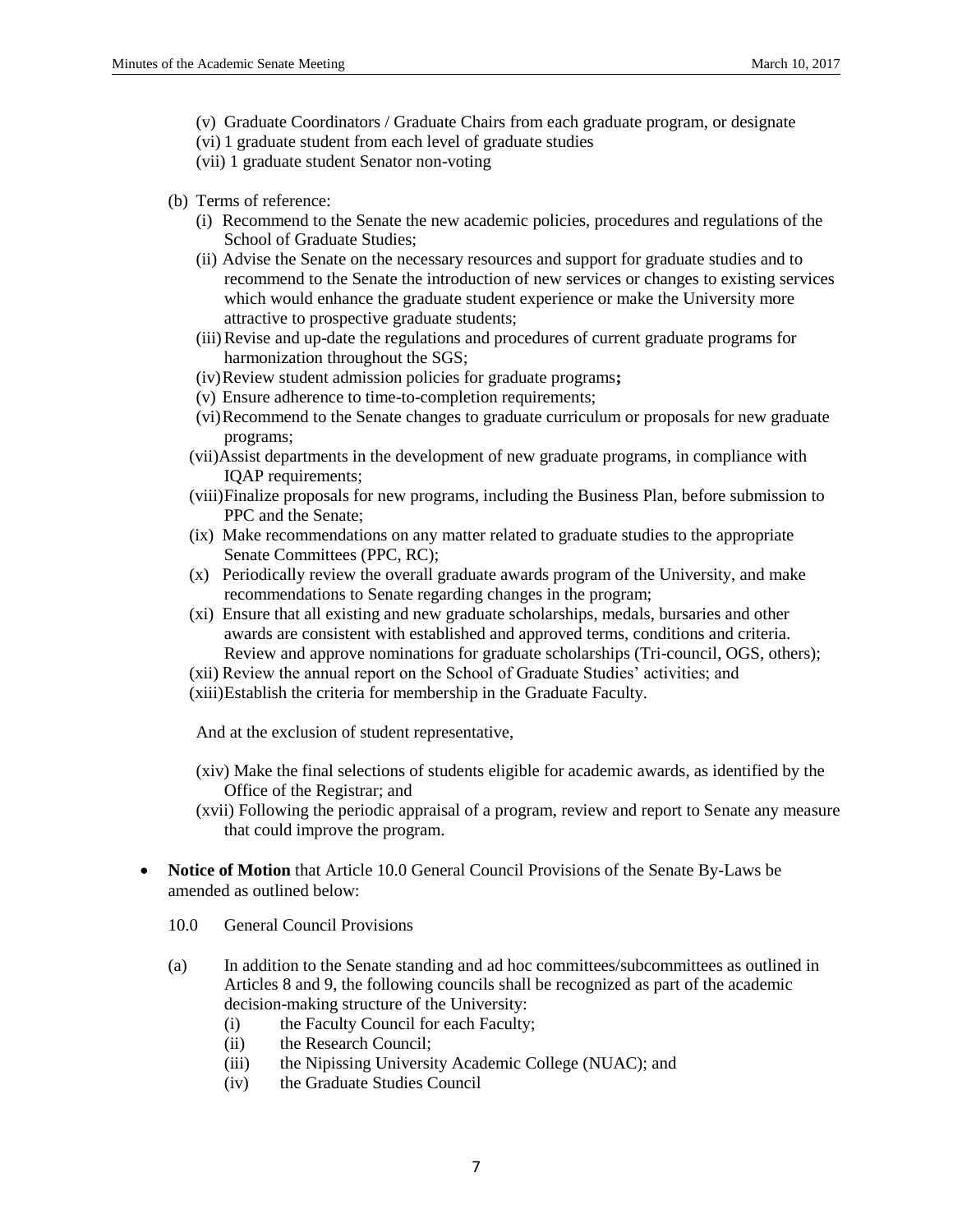(a) Each Faculty Council in (a)(i) shall be authorized to draft its own constitution, committee structure, terms of reference and procedures, except where Senate delegates its academic authority in a specific area to the Faculty Councils but retains the right to stipulate that all Faculty Councils follow consistent procedures for rendering decisions and reporting to Senate.

## *Revised Article reads (changes in bold):*

- 10.0 General Council Provisions
- (a) In addition to the Senate standing and ad hoc committees/subcommittees as outlined in Articles 8 and 9, the following councils shall be recognized as part of the academic decision-making structure of the University:
	- (i) the Faculty Council for each Faculty;
	- (ii) the Research Council; **and**
	- (iii) **the Nipissing University Academic College (NUAC); and**
	- (iv) the Graduate Studies Council
- (b) Each Faculty Council in (a)(i) shall be authorized to draft its own constitution, committee structure, terms of reference and procedures, except where Senate delegates its academic authority in a specific area to the Faculty Councils but retains the right to stipulate that all Faculty Councils follow consistent procedures for rendering decisions and reporting to Senate.
- **Notice of Motion** that Article 11.0 Senate Representatives on the Board of Governors of the Senate By-Laws be amended as outlined below:
	- 11.0 Senate Representatives on the Board of Governors
	- (a) In accordance with the Nipissing University Act, there shall be two (2) representatives on the Board of Governors elected by Senate from among its faculty Senators. (Two additional Board representatives shall be elected by the faculty-at-large from among the faculty members who are non-Senators.)
	- (b) The normal term of office for Senate representatives on the Board shall be two (2) years, with the terms being staggered so that one representative is elected each year.
	- (c) Elections for Senate representatives on the Board shall normally be held at the same time as elections for Senate standing committees/subcommittees.
	- (d) Senate representatives on the Board shall endeavour to represent the majority opinion of Senate in any Board discussion pertaining to Senate matters.
	- (e) Senate representatives on the Board shall provide a written or oral report to Senate following each Board meeting. Specifically, the representatives shall be responsible for ensuring that Senate is kept informed of:
		- (i) the outcome of all Senate recommendations conveyed to the Board; and
		- (ii) any Board matters affecting or of interest to Senate, subject to reporting restrictions in the By-Laws of the Board.
	- (f) Senate representatives on the Board shall have such other responsibilities as may be assigned from time to time by the Senate or the Board.

#### *Revised Article reads (changes in bold):*

11.0 Senate Representatives on the Board of Governors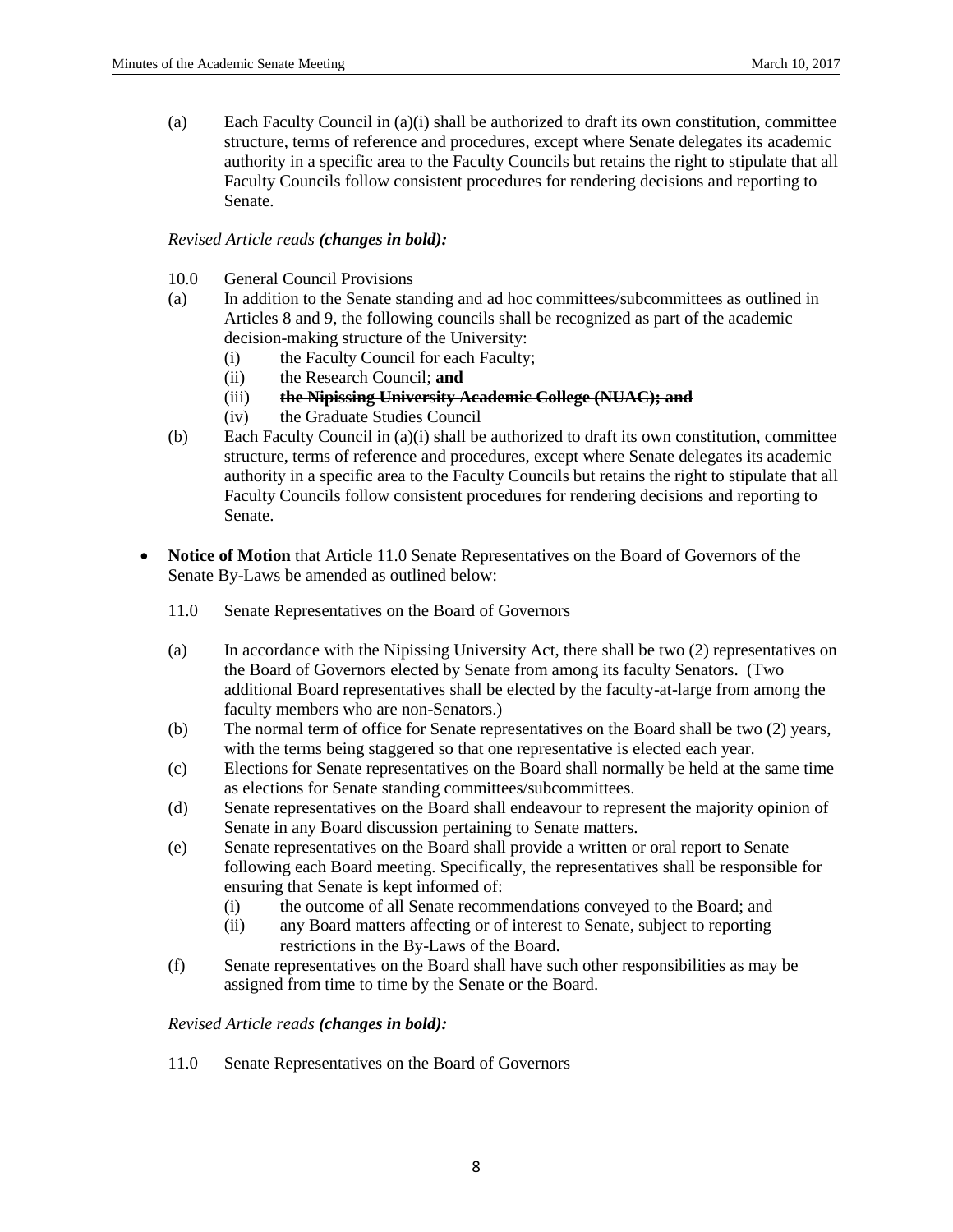- (a) In accordance with the Nipissing University Act, there shall be two (2) representatives on the Board of Governors elected by Senate from among its faculty Senators. (Two additional Board representatives shall be elected by the faculty-at-large from among the faculty members who are non-Senators.)
- (b) The normal term of office for Senate representatives on the Board shall be **two (2) three (3)** years**., with the terms being staggered so that one representative is elected each year.**
- (c) Elections for Senate representatives on the Board shall normally be held at the same time as elections for Senate standing committees/subcommittees.
- (d) Senate representatives on the Board shall endeavour to represent the majority opinion of Senate in any Board discussion pertaining to Senate matters.
- (e) Senate representatives on the Board shall provide a written or oral report to Senate following each Board meeting. Specifically, the representatives shall be responsible for ensuring that Senate is kept informed of:
	- (i) the outcome of all Senate recommendations conveyed to the Board; and
	- (ii) any Board matters affecting or of interest to Senate, subject to reporting restrictions in the By-Laws of the Board.
- (f) Senate representatives on the Board shall have such other responsibilities as may be assigned from time to time by the Senate or the Board.
- **Notice of Motion** that Article 12.1 Attendance Expectations of the Senate By-Laws be amended as outlined below:
	- 12.1 Attendance Expectations
	- (a) It is understood that there are legitimate reasons why Senators may miss a regular or special Senate meeting from time to time. Nevertheless, all Senators shall be expected to attend meetings whenever reasonably possible.
	- (b) Senators who are unable to attend a regular or special Senate meeting for legitimate reasons shall be expected to notify the Senate Secretary of Senate in writing, indicating the reason(s) for their absence.
	- (c) Elected Senators who miss three (3) regular Senate meetings in any given Senate year without providing legitimate written reasons to the Senate Secretary shall be deemed to have forfeited their positions.
	- (d) Any disagreement regarding the legitimacy of reasons given for absence from Senate shall be adjudicated by the Senate Executive Committee.

*Revised Article reads (changes in bold):*

- 12.1 Attendance Expectations
- (a) It is understood that there are legitimate reasons why Senators may miss a regular or special Senate meeting from time to time. Nevertheless, all Senators shall be expected to attend meetings whenever reasonably possible.
- (b) Senators who are unable to attend a regular or special Senate meeting for legitimate reasons shall be expected to notify the **Senate** Secretary of Senate in writing**., indicating the reason(s) for their absence.**
- (c) Elected Senators who miss three (3) regular Senate meetings in any given Senate year **without providing legitimate written reasons to the Senate Secretary** shall be deemed to have forfeited their position**s. unless legitimate written reason for each absence is provided.**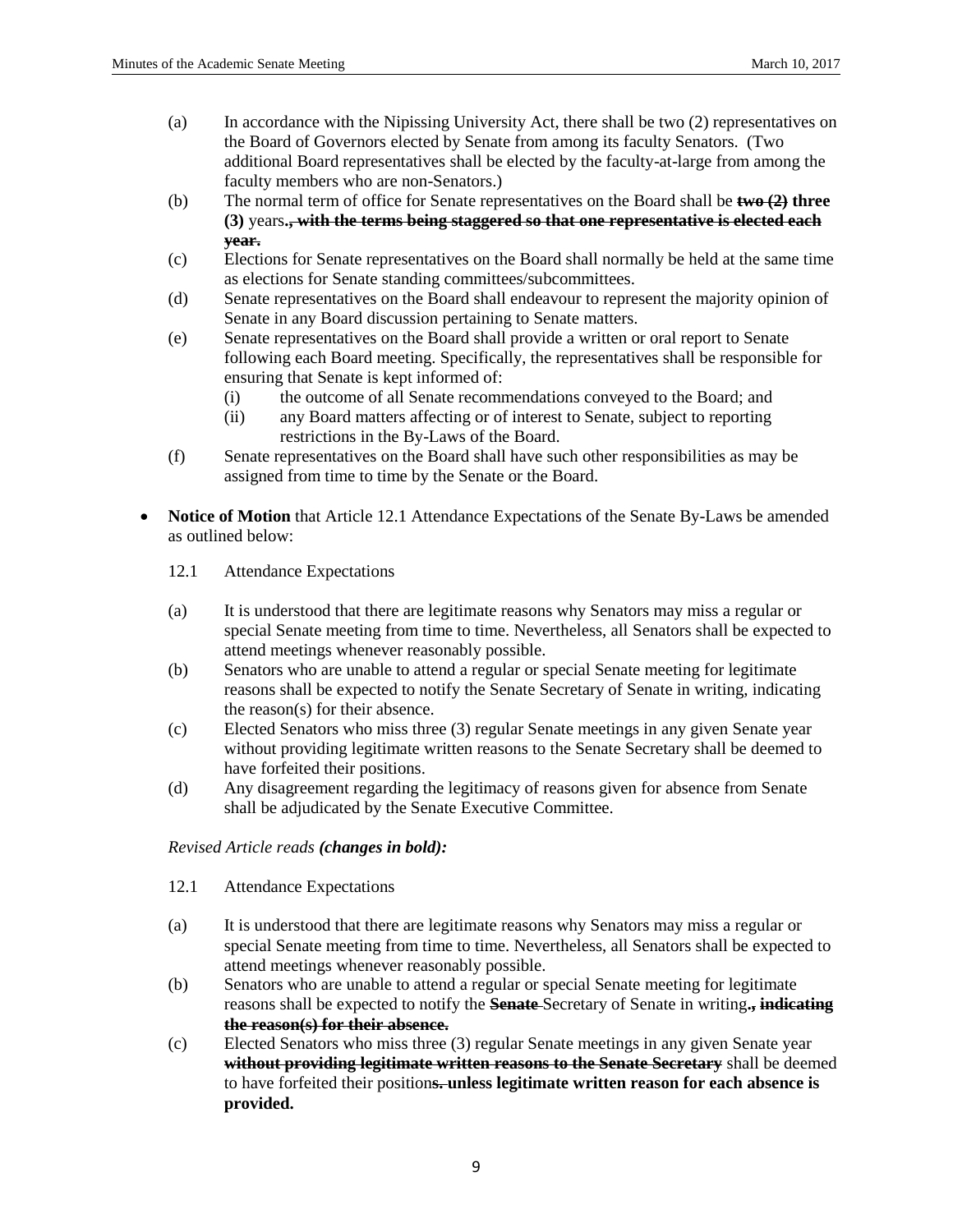- (d) Any disagreement regarding the legitimacy of reasons given for absence from Senate shall be adjudicated by the Senate Executive Committee.
- **Notice of Motion** that Article 13.0 Vacant Senate Positions of the Senate By-Laws be amended as outlined below:
	- 13.0 Vacant Senate Positions
	- (a) In this Article:
		- (i) *ex officio* Senators shall be those identified in 2.1;
		- (ii) constituent Senators shall be those identified in  $2.2(a)(i)$  and  $2.3$ ; and
		- (iii) elected Senators shall be those identified in  $2.2(a)(ii)$ ,  $2.2(a)(iii)$  and  $2.4$ .
	- (b) Senate positions may become vacant before the completion of their normal terms of office for a variety of reasons, including:
		- (i) the resignation of an elected or constituent Senator with advance notice, effective at the end of a particular Senate year;
		- (ii) the resignation of an elected or constituent Senator without advance notice, effective immediately;
		- (iii) the forfeiture of an elected Senator's position for any reason; or
		- (iv) the inability of any Senator to continue to serve on Senate, due to other unforeseen circumstances.
	- (c) Resignations from Senate positions shall be submitted in writing to the Chair of Senate.
	- (d) A vacancy in any *ex officio* Senate position shall remain vacant until the position in question is filled by University appointment (including an interim or acting appointment).
	- (e) A vacancy in any constituent Senate position shall be filled by the respective constituent body, in accordance with the body's approved procedures.
	- (f) A vacancy in any elected Senate position shall be filled:
		- (i) as part of the next annual election cycle, for a vacancy due to  $(b)(i)$ ;
		- (ii) by holding a by-election within thirty (30) days, in the case of a vacancy due to  $(b)(ii)$ ,  $(b)(iii)$  or  $(b)(iv)$ , where there is deemed to be sufficient time remaining in the current Senate year to make such a by-election practical; or
		- (iii) with Senate approval, by appointing a temporary replacement for the remainder of the current Senate year and filling the vacancy during the next annual election cycle, in the case of a vacancy due to  $(b)(ii)$ ,  $(b)(iii)$  or  $(b)(iv)$ , where there is deemed to be insufficient time remaining in the current Senate year to make a byelection practical.
	- (g) A vacancy in any elected Senate position shall be filled from the same constituency as that of the departing Senator, and shall normally be filled for the duration of the departing Senator's original term of office.
	- (h) The By-Laws & Elections Subcommittee shall be responsible for initiating and overseeing any arrangements necessary to ensure that Senate vacancies are appropriately filled, in accordance with  $(d) - (g)$ .

*Revised Article reads (changes in bold):*

- 13.0 Vacant Senate Positions
- (a) In this Article:
	- (i) *ex officio* Senators shall be those identified in 2.1;
	- (ii) constituent Senators shall be those identified in  $2.2(a)(i)$  and  $2.3$ ; and
	- (iii) elected Senators shall be those identified in  $2.2(a)(ii)$ ,  $2.2(a)(iii)$  and  $2.4$ .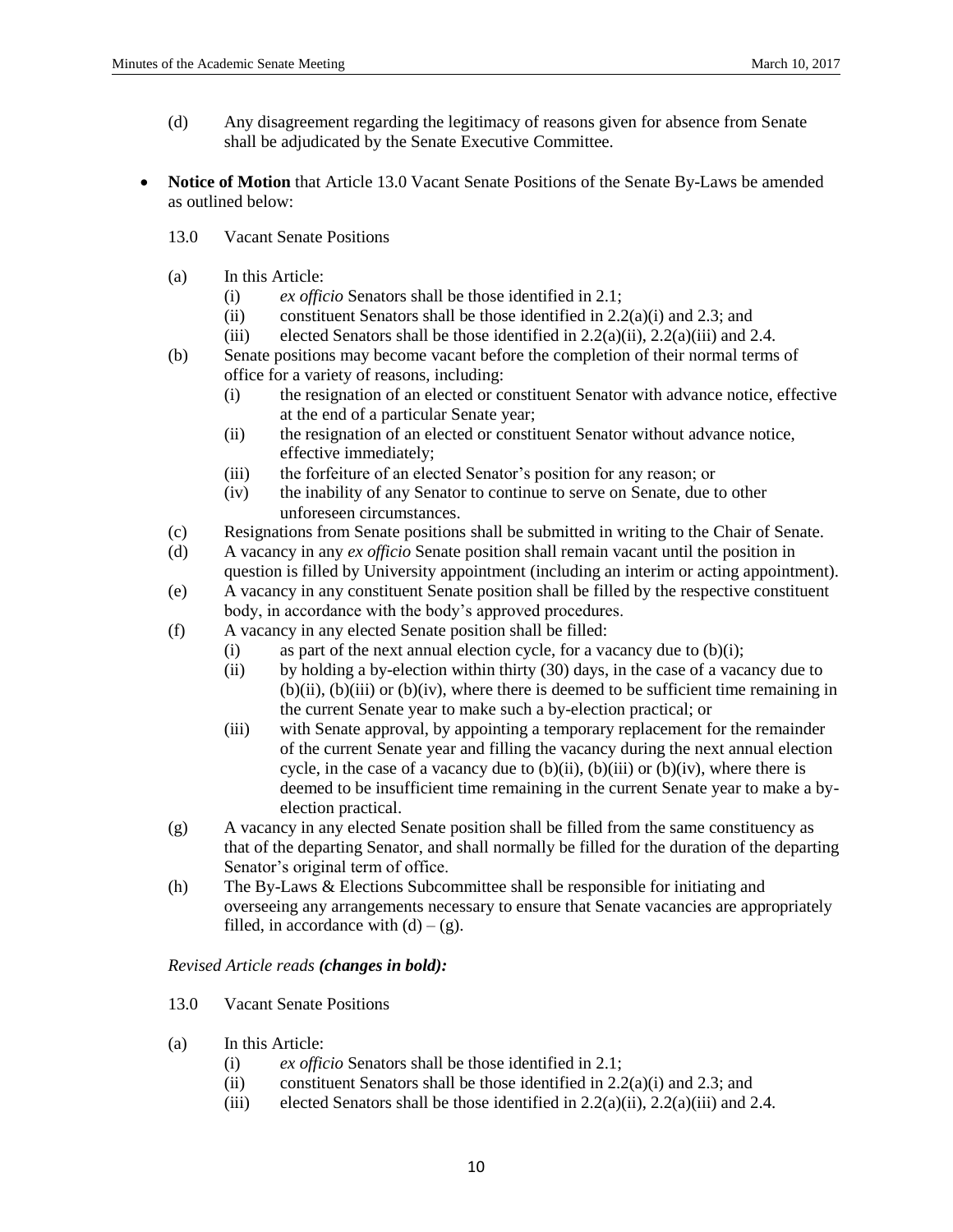- (b) Senate positions may become vacant before the completion of their normal terms of office for a variety of reasons, including:
	- (i) the resignation of an elected or constituent Senator with advance notice, effective at the end of a particular Senate year;
	- (ii) the resignation of an elected or constituent Senator without advance notice, effective immediately;
	- (iii) the forfeiture of an elected Senator's position for any reason; or
	- (iv) the inability of any Senator to continue to serve on Senate, due to other unforeseen circumstances.
- (c) Resignations from Senate positions shall be submitted in writing to the Chair of Senate.
- (d) A vacancy in any *ex officio* Senate position shall remain vacant until the position in question is filled by University appointment (including an interim or acting appointment).
- (e) A vacancy in any constituent Senate position shall be filled by the respective constituent body, in accordance with the body's approved procedures.
- (f) A vacancy in any elected Senate position shall be filled:
	- (i) as part of the next annual election cycle, for a vacancy due to  $(b)(i)$ ;
	- (ii) by holding a by-election within thirty (30) days, in the case of a vacancy due to  $(b)(ii)$ ,  $(b)(iii)$  or  $(b)(iv)$ , where there is deemed to be sufficient time remaining in the current Senate year to make such a by-election practical; or
	- **(iii) with Senate approval, by appointing a temporary replacement for the remainder of the current Senate year and filling the vacancy during the next annual election cycle, in the case of a vacancy due to (b)(ii), (b)(iii) or (b)(iv), where there is deemed to be insufficient time remaining in the current Senate year to make a by-election practical.**
- **(g) A vacancy in any elected Senate position shall be filled from the same constituency as that of the departing Senator, and shall normally be filled for the duration of the departing Senator's original term of office.**
- **(h) (g)** The By-Laws & Elections Subcommittee shall be responsible for initiating and overseeing any arrangements necessary to ensure that Senate vacancies are appropriately filled, in accordance with  $(d) - (g)$  **(f)**.

# **ELECTIONS**

- Elect one representative from each faculty to serve on the Chancellor's Teaching Award Selection Committee **L. Chen (APS) ACCLAIMED D. Tabachnick (A&S) ACCLAIMED J. Scott (ED) ACCLAIMED**
- Elect one representative from each faculty to serve on the CASBU Teaching Award Selection Committee **L. Chen (APS) ACCLAIMED D. Tabachnick (A&S) ACCLAIMED J. Scott (ED) ACCLAIMED**
- **Notice of Election** for the April 21, 2017 Senate meeting to elect one Senator to serve on the Board of Governors for a two-year term.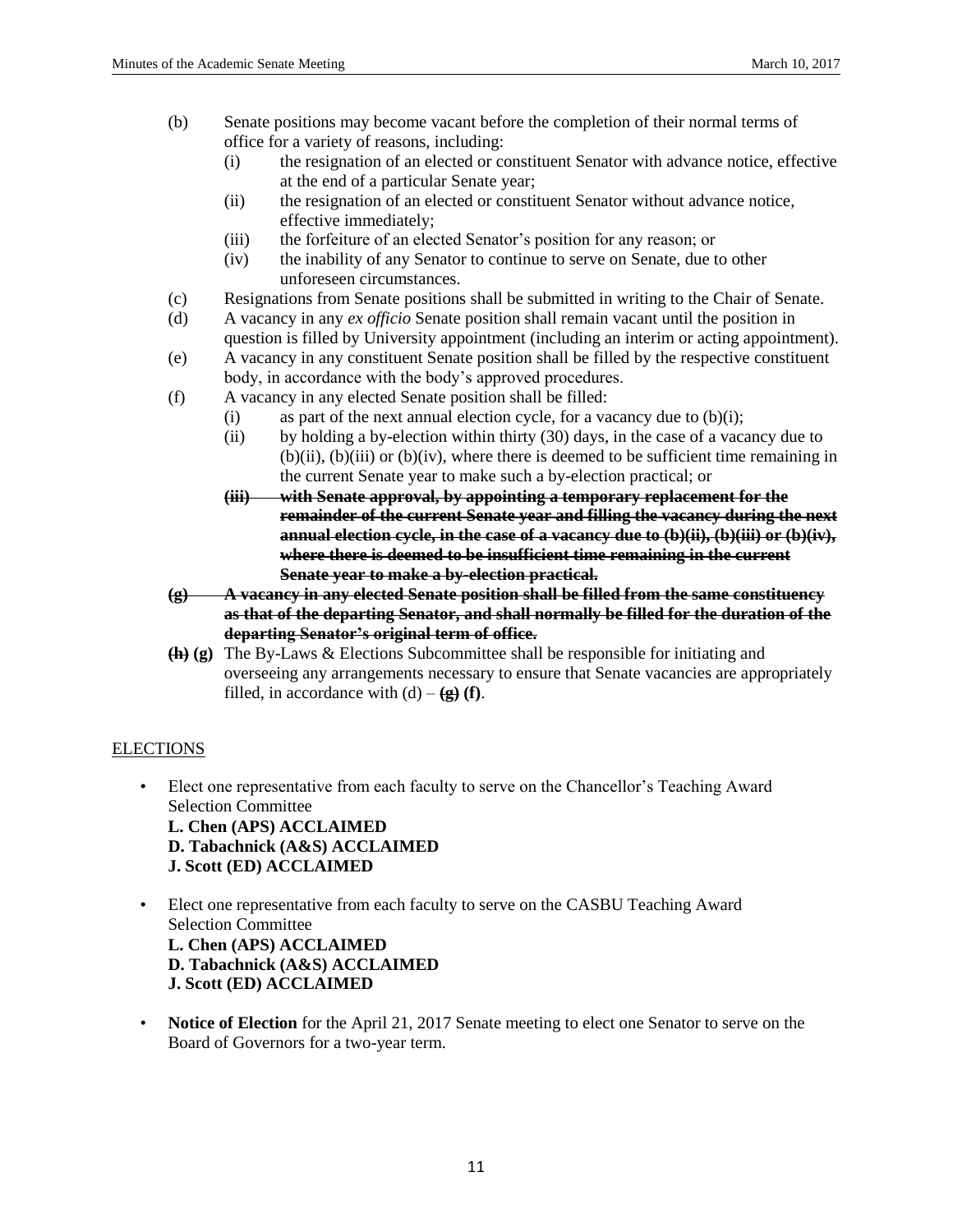#### REPORTS FROM OTHER BODIES

#### Alumni Advisory Board

Senator Feretycki advised that the Alumni Advisory Board welcomed three new members from around the province and from around the country, adding some helpful geographic diversity to the Advisory Board. Welcome, Darcy McMeekan (Newfoundland), Hannah Conroy & Rob Kerr (both from Ontario). Once again the Board has a full membership. He also advised of the many letters of thanks received from students who received one of the 19 awards funded by the Alumni Advisory Board. The letters were a warm and positive reminder of the importance of supporting the student experience. As well, he informed that the Alumni Advisory Board continues to develop strategies, tools, tactics and timing to best engage alumni, and support the shared objectives of the University and the Alumni Board. As a reminder those objectives are:

To enhance the reputation of the university;

To enhance the profile of the university;

To support recruitment;

To support fundraising efforts;

Other activities that support the above.

## Council of Ontario Universities (Academic Colleague)

Senator McCann advised that due to the cancellation of her flight she was unable to attend the March COU Academic Colleague meeting. She reported that discussions were to focus on the continuation of high impact teaching. She advised that the issue is not that students don't have the necessary skills, but that they don't have the ability to express their skills to potential employers. To address this issue it has been suggested that students compile E-Portfolios which would show all of the activities they have participated in while on campus. Senator McCann advised that as she teaches on some Fridays that she may require the COU alternate to attend upcoming COU meetings. Senator Walters is the COU Academic Colleague alternate.

#### Report from the Review Committee on the Senate Reform Survey

The Speaker advised that the Report from the Review Committee on the Senate Reform Survey was included in the Senate Agenda. He thanked Senator Tabachnick for Chairing the Committee and for hosting the discussion. The Speaker and other Senators advised that they were surprised by the statistics which showed that 37% of faculty have not served on Senate and 9% have served one year. 56% of faculty have served on Senate for a year or less and almost half have never served. Of those who have never served on Senate, 41% are Full Professors or Associate Professors. Of particular note is the finding that approximately 50% of Full Professors have not served on Senate between 2008 and 2017. A concern was expressed that faculty members may be completing important service in other areas.

Senator Tabachnick advised that the Review Committee identified two main areas that require attention, the distribution of faculty membership on Senate and the three Faculty Councils. The Review Committee recommends that the Deans of each Faculty develop or update a "Nomination Policy Guidelines" document that clearly encourages Full Professors to populate at least 25% of Senate seats in accordance with their experience, rank, and proportion of the full-time professoriate. The "Nomination Policy Guidelines" document should also consider membership distribution in relation to program. The Review Committee also asks Senate to instruct the Chairs of the Faculty Councils that procedures related to meetings and the calculation of quorum must run in accordance with the rules of Senate. In order to ensure consistent decision-making and reporting procedures, Senate is also asked to instruct the Chairs of the Faculty Councils to provide copies of the relevant Council Constitutions as well as procedures around meetings and calculations of quorum to the Senate Secretary so that they can be reviewed by an appropriate Senate committee or body.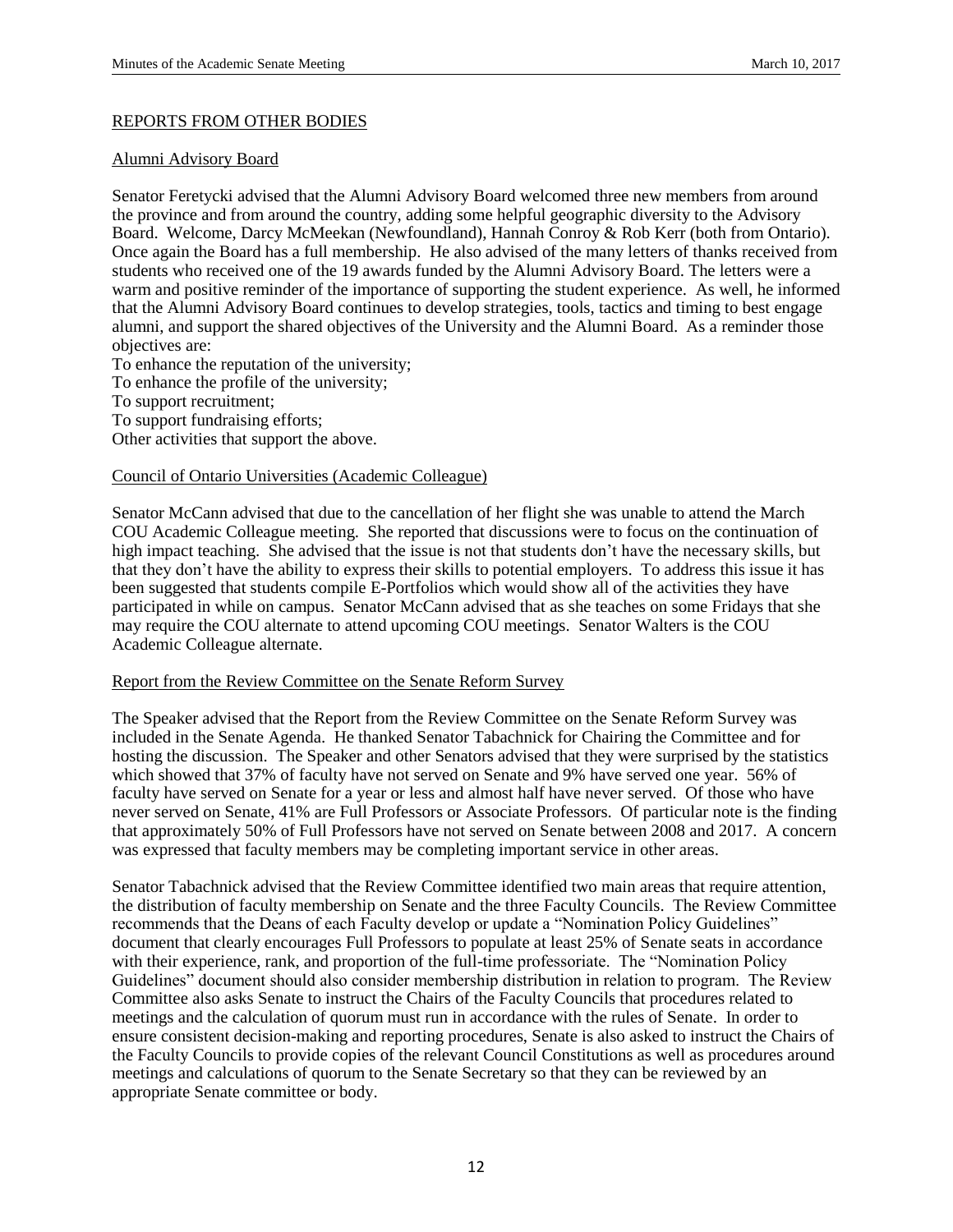Several Senators agreed that it would be helpful to have a faculty member or Chair present at Senate meetings to speak to the motion on the floor and provide a rationale. If Department Chairs were members of Senate, the departments would be represented. The Speaker advised that this issue has been raised at By-Laws and Elections Subcommittee meetings and may appear as a notice of motion in the not too distant future.

It was agreed that the entire Report be referred to the By-laws and Elections Subcommittee.

MOTION 42: Moved by D. Tabachnick, seconded by G. McCann that the Report from the Review Committee on the Senate Reform Survey be forwarded on to the By-Laws and Elections Subcommittee. CARRIED

## NEW BUSINESS

The President requested that a motion be put forward to propose a joint meeting of the Board of Governors and Senate to discuss the recommendations of the Governance Commission.

MOTION 43: Moved by M. DeGagné, seconded by S. Srigley to propose to invite the Board of Governors to the next Senate meeting on April 21, 2017, at 1:30 p.m. in F210, to bring the two groups together and discuss how best to proceed. CARRIED

## ANNOUNCEMENTS

The President acknowledged his attendance at the recent Donor Social. It was an uplifting event with 70 student award recipients and donors in attendance. He also wished to recognize the continuing significant contribution that our faculty have made to the Great Moon Gathering Conference held at Northern College in collaboration with the Mushkegowuk Council. The President also congratulated Dr. Justin Carré for his work and recent announcement of the Canada Foundation for Innovation funding for the Social Neuro Endocrinology Lab. The 2017 OFSAA 'AAA' Boys Basketball Championship Tournament was recently held and was a great advertisement for NU. Faculty and staff were invited to attend the Fourth Annual FIRST Robotics Competition which will be held April 5-8 in the Surtees Athletic Centre. Further upcoming events include the Dave Marshall Leadership Awards, 3MT and the Undergraduate Research Conference. He reminded of two events taking place on Saturday, March 11, Women's Hockey in Guelph and March Open House. He expressed his thanks to the faculty and staff who give up their time to attend.

The Provost provided an update on the Strategic Mandate Agreement. The final draft has not yet been received. Bonnie Patterson, SMA Advisor with the MAESD, will be meeting with the Senior Team on March 23. PPC and the Deans have been asked to provide feedback and we hope to have a draft available in April. The Provost advised that High Impact Practices have been discussed in his VP meetings. According to what students say about us, we are doing quite well. He also advised of the HEQCO EASI teleconference he had taken part in that morning and advised that NU will be participating. The Provost also congratulated Katrina Srigley on the premiere screening of the Nipissing Warriors Documentary at the Garden Village Community Centre on March 4. It was a full house for the film premiere and it was a great success. This kind of work is important to what we do at NU.

The Dean of Education advised that a successful BEd Open House had been held with over 100 students and supporters in attendance. A call campaign was also recently completed where all BEd students